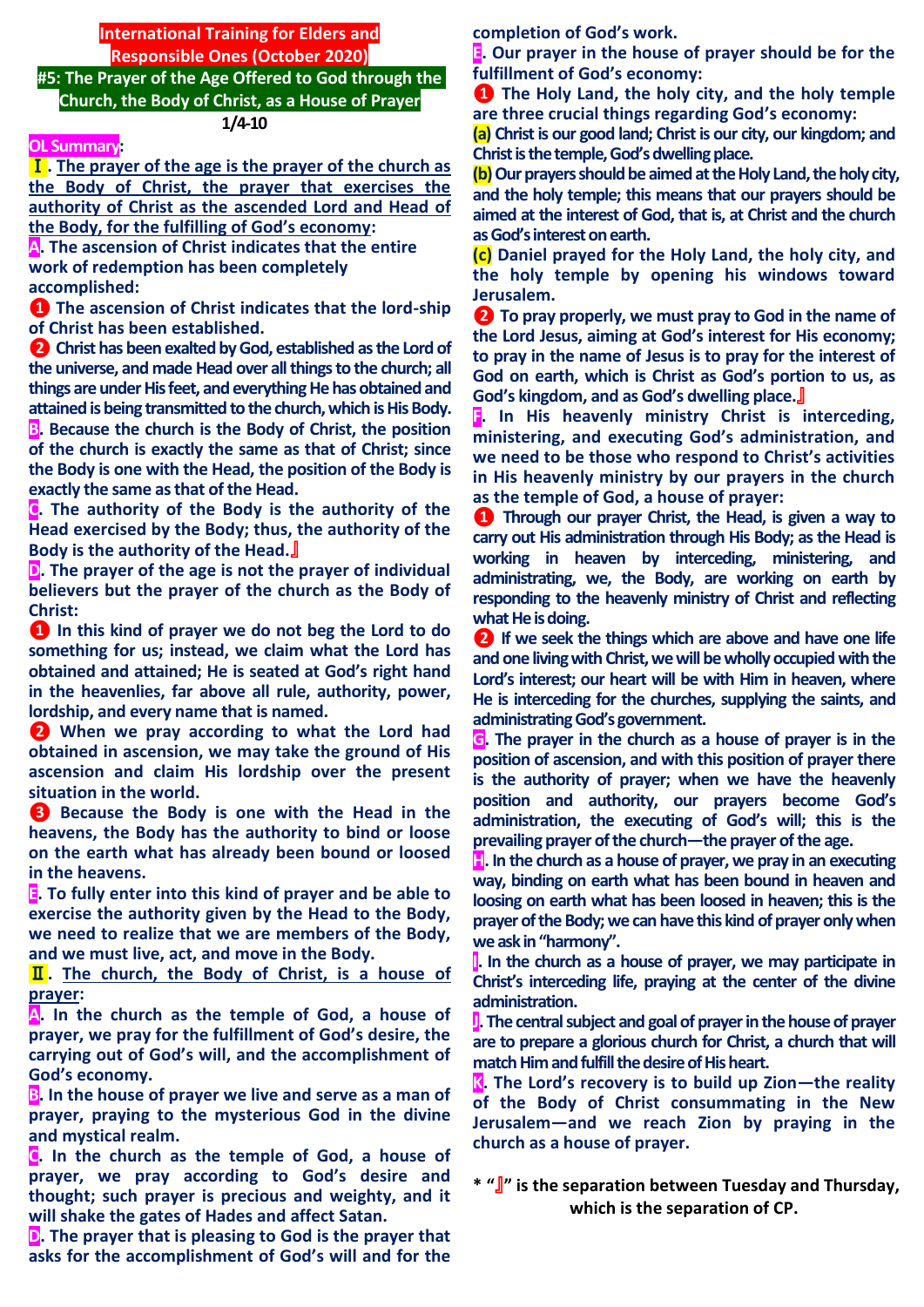CP1:The prayer of the age is the prayer of the church that exercises the authority standing in the position of ascension for the fulfilling of God's economy

**OL1**: The prayer of the age is the prayer of the church as the Body of Christ, the prayer that exercises the authority of Christ as the ascended Lord and Head of the Body, for the fulfilling of God's economy. Mark 11:17 ..."My house shall be called a house of prayer for all the nations"... OL2: The ascension of Christ indicates that the entire work of redemption has been completely accomplished. Eph. 1:19-21 And what is the surpassing greatness of His power toward us who believe, according to the operation of the might of His strength, 20 which He caused to operate in Christ in raising Him from the dead and seating Him at His right hand in the heavenlies, 21 far above all rule and authority and power and lordship and every name that is named not only in this age but also in that which is to come; 22 And He subjected all things under His feet and gave Him to be Head over all things to the church. After the Lord ascended to the heavens, He sat down at the right hand of God….When someone sits down, it means that everything that he had to do has been finished and accomplished…. The Lord has accomplished everything related to the work of redemption in a full way.  $OL3$ : Because the church is the Body of Christ, the position of the church is exactly the same as that of Christ; since the Body is one with the Head, the position of the Body is exactly the same as that of the Head. The lordship of Christ was established by the ascension of Christ….Ephesians 1:22 tells us that Christ was given to be Head over all things "to the church." Everything that the Lord has obtained and attained is not only for Himself but is also to the church.  $OL4$ : The authority of the Body is the authority of the Head exercised by the Body; thus, the authority of the Body is the authority of the Head. Although the Body has this authority, this authority is not merely objective but is very subjective.…The Lord said, "All authority has been given to Me in heaven and on earth. Go therefore and disciple all the nations" (Matt. 28:18b-19a).

Having received all authority, the Lord commanded us to go with this authority and preach the gospel….The Lord also told us clearly that He has given us the authority to overcome the power of the enemy.…Christ as the Head has the authority, and as His Body, we automatically have this authority also.

Suppose, for example, that you become ill. If you have the vision of what the Lord has obtained and attained, when you are in this situation, you will pray, "Lord, You are the transcendent One. You have been exalted to the heaven of heavens. Lord, we are Your Body. We are sitting with You in the heavenlies. All things have been subjected under Your feet, and therefore all things are also under our feet. This little sickness is included in 'all things, ' so this little sickness also must be under my feet. I am now transcendent with You." ...Nearly every time we become sick, we go to the Lord and beg, "Lord, heal me. Lord, be merciful to me. Lord,

be gracious to me." This is to pray like a beggar.…We will simply claim, proclaim, and declare to the sickness, "Do not trouble me; you are under my feet!"…Whenever the devil hears this kind of prayer, he runs away.

### Application: New ones and Youth/College students

I believe that new ones and young people are learning to pray-read the Word of God and to fellowshipwith the Lord as an intimate good friend. These are great things, so please continue to do so. This week we are going to go one step further and learn to pray the prayer of the age. The prayer of the age is beyond your natural understanding, so you should exercise your spirit and open your mind to enter into this truth.

Christ went through the redemptive death on the cross, resurrected, and ascended to the heavens. When the Lord Jesus ascended, He was formally installed as the Lord over all things. The name of the Lord far surpasses all names. This ascended Christ is the Head of the Church, the Body. Everything that the Lord has acquired and attained can be experienced by the Body.

With this vision, join with your vital partners in praying not for requesting prayers, but for prayers that bring all things under your feet. For example, when the atmosphere in a class, a club, or a department of a company is bad, and when there is discord and confusion, you shouldn't ask, "Lord Jesus, have mercy on me. I don't want to be in a place like this. Please help me." Instead, you should do a prayer that exercises the authority of the Head, "Lord Jesus, the source of this mess is Satan. Since God is light and we are children of light, we expose and cast out Satan's works of darkness with light. I do not agree with this situation. Satan, I will trample you under my feet!" In fact, Satan is afraid that you, a member of the church, will rise up and oppose him.

The testimony of a brother: "When I was studying my master's degree program at graduate school, first I was told to do a very difficult experiment using my hands. It was difficult to get nice results from the experiment. I had large hands and was not good at handling details, so I was troubled and I desperately carried out the experiment while calling in my heart, "Oh Lord Jesus, oh Lord Jesus, oh Lord Jesus."Marvelously enough, I was able to get nice results every time. Anxiety and awareness of weakness were subjected under my feet. And when I didn't know how to understand the results of the research and felt like I was smacking a wall and couldn't move forward, as I walked around the campus, I prayed, "Lord, I don't know how to understand and move forward. But You know. I can't remain in this state. I must break through by being one with You. Amen, Lord, I praise You." On one hand, I enjoyed the presence of the Lord, and on the other hand, I prayed based on His authority. Marvelously enough, the wall was later removed and I was able to understand the results of the experiment correctly. I did not fully understand that prayer at that time, but when I prayed by faith, I was able to rule with the Lord over the difficulties.

You should never say that this kind of prayer is too difficult and has nothing to do with you. It is Satan who is making you say that. You should declare "Satan, get behind me!" and learn the "prayer of the age" little by little. Amen!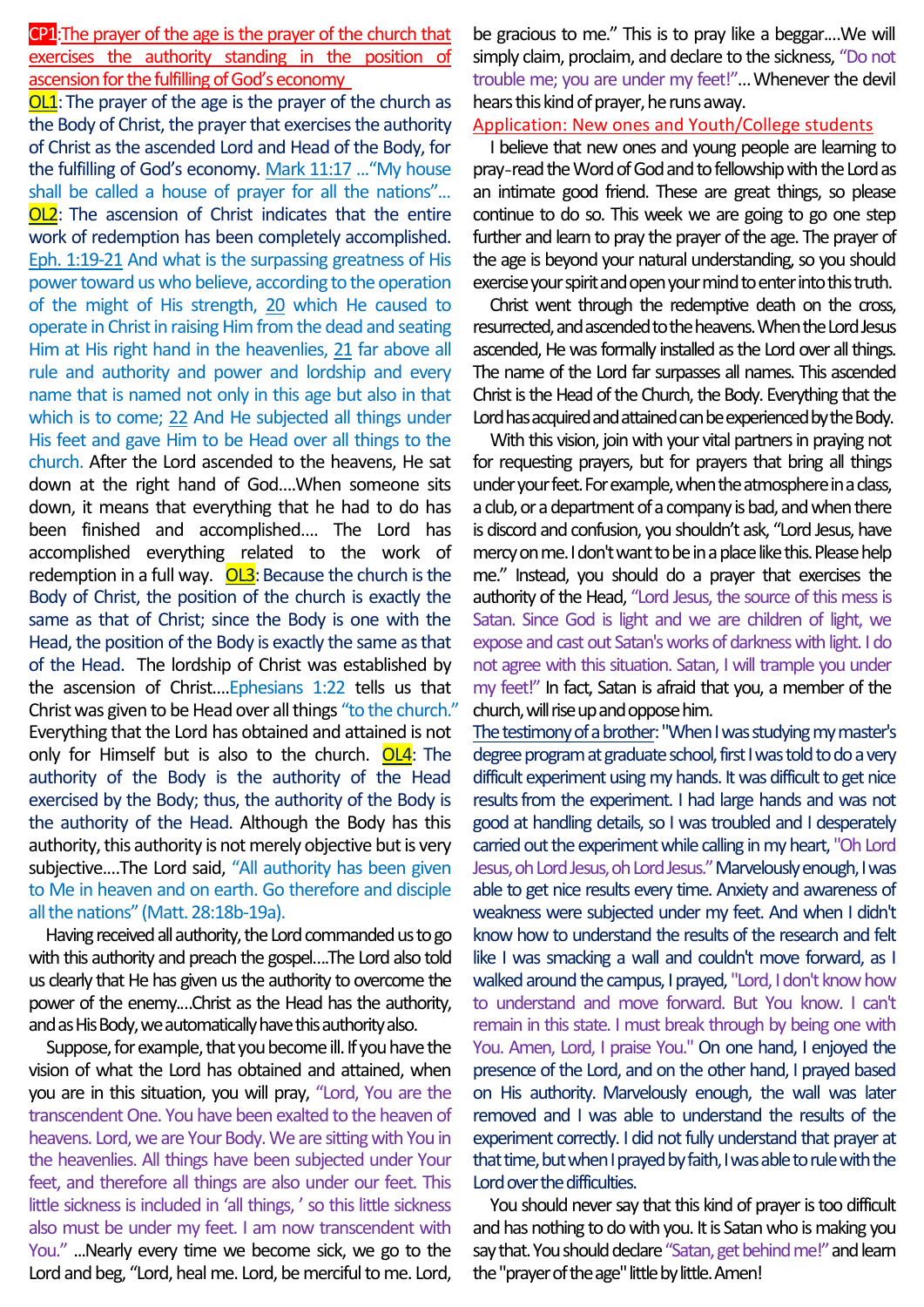# CP2:Business person should trust the Lord, be released from anxieties and pray the prayer of the age boldly with faith

OL1:The prayer of the age is not the prayer of individual believers but the prayer of the church as the Body of Christ. 1 Cor. 12:27 Now you are the Body of Christ, and members individually. Matt. 16:19 I will give to you the keys of the kingdom of the heavens, and whatever you bind on the earth shall have been bound in the heavens, and whatever you loose on the earth shall have been loosed in the heavens.

We must realize that this ground (of His ascension) is not for individuals. Rather, this ground is for the Body. Christ is the Head, and we are the Body. Today as the Body of Christ, we need to claim the ground of the ascension of Christ.…we must take the ground of Christ's ascension and claim, "Lord, we are Your Body. We are in You. You are the Head and we are the Body. You are Head over all things to us as the Body; therefore, we claim all that You have obtained and all that You have attained." We simply need to claim this ground and tell the Lord that we do not agree with certain things that are happening on this earth.

**OL2**: Our prayer in the house of prayer should be for the fulfillment of God's economy. 1 Kings 8:48 ...And they pray to You toward their land that You have given to their fathers, the city that You have chosen, and the house that I have built for Your name. John 14:13-14 And whatever you ask in My name, that I will do, that the Father may be glorified in the Son. If you ask Me anything in My name, I will do it.

On the one hand we pray for them, but on the other hand we pray for them because of God's interest. If in our prayer we aim at the one for whom we pray, this will bring in the enemy's attack. This is a spiritual strategy in the spiritual warfare.

We need to remember that prayer involves three parties: us, God, and Satan. Sometimes when we pray for a certain person, Satan comes to attack him, and his situation becomes worse. The reason for this is that our interest is in that person, not in God's economy. No matter for whom we are praying, we should aim our prayer at God's Christ, who is God's interest in His economy.

To pray properly, we must pray to God in the name of the Lord Jesus, aiming at God's interest for His economy. By the expression in the name of the Lord Jesus I do not mean any traditional form of prayer. To pray in the name of Jesus is to pray for the interest of God on earth.

Application to business person/graduate students Matt. 6:30 ... you of little faith? 31 Therefore do not be anxious, saying, What shall we eat? or, What shall we drink? or, With what shall we be clothed? 32 For all these things the Gentiles are anxiously seeking. For your heavenly Father knows that you need all these things. 33 But seek first His kingdom and His righteousness, and all these things will be added to you.

Business persons should do their duty at work, sweating for a living, but be careful not to forget to trust in the Lord and not to worry about your income or your future. For you to pray the Prayer of the Age, you should learn to trust in the Lord as your Shepherd, for the needs of your living and your future, and not to worry about them. Otherwise, you will not be able to pray "the Prayer of the Age", which asks for Christ and the church first.

A brother's testimony: "I started working just before I turned 30, after serving for five years as a full-timer. Before I started working, and often after I started working, I renewed my consecration and said, "Lord Jesus, I will serve You while working as a young working saint. My main business is Christ and the church. My profession is a side job. I need to work diligently even if it is a side job, and at the same time I look up to the Lord and ask for His blessings. However, I seek You here and now. Please make my main job successful. The success of my life depends on the success of my main job. Even if I succeed in my side job, if I fail in my main job, my life is a failure. I pray, Lord, have mercy on me and make me a person who seeks Christ and the church first as my main job." The Lord heard this prayer. I came across many difficult situations in the company, but I can testify that because of this consecration, I was able to have the boldness to pray "the Prayer of Authority". The more business problems I had in my company, the more time I spent serving the Lord. Even when I was sad, even when I was betrayed by people, even when I was deceived by people, even when I was oppressed by the environment, I fervently prayed for my brothers and sisters and the gospel, and went out to visit them.

One time, just before the launch of a new product, there was a quality problem at a factory that we outsourced to. No one could solve the problem, but I, who was not in charge, went there and solved all the problems in about half a month. Another major problem occurred when we changed our logistics base. I was not in charge of logistics, but I volunteered to go there and solved the problem in about 10 days. Wherever I went, many problems were solved by me going. Whenever I solve these problems, I always exercised my authority and prayed by saying, 'Lord Jesus, I thank You that You are with me. The source of the chaos is always Satan. Satan, the devil, I am thoroughly opposed to you. Not only that, Satan, but I, a member of the Body of Christ, command you to get out of here! Get out of here!'

There were times when I became weak and failed, but I opened up to my brothers and sisters, fellowshipped with them, and had them pray for me and support me. And by renewing my consecration, and by maintaining a life of actually spending time in service, I was able to have the boldness to exercise authority. Praise the Lord!"

Do not think that the prayers of the age are too high and that you cannot pray in the present situation. This thinking comes from the attacks of Satan, who is afraid of you and deceives you. Doubts are in your mind, so simply turn to the spirit, believe the Word, and start praying the Prayer of the Age today. Joshua 1:7 Only be strong and very courageous, being certain to do according to all the law which Moses My servant commanded you. …that you may have success wherever you go.